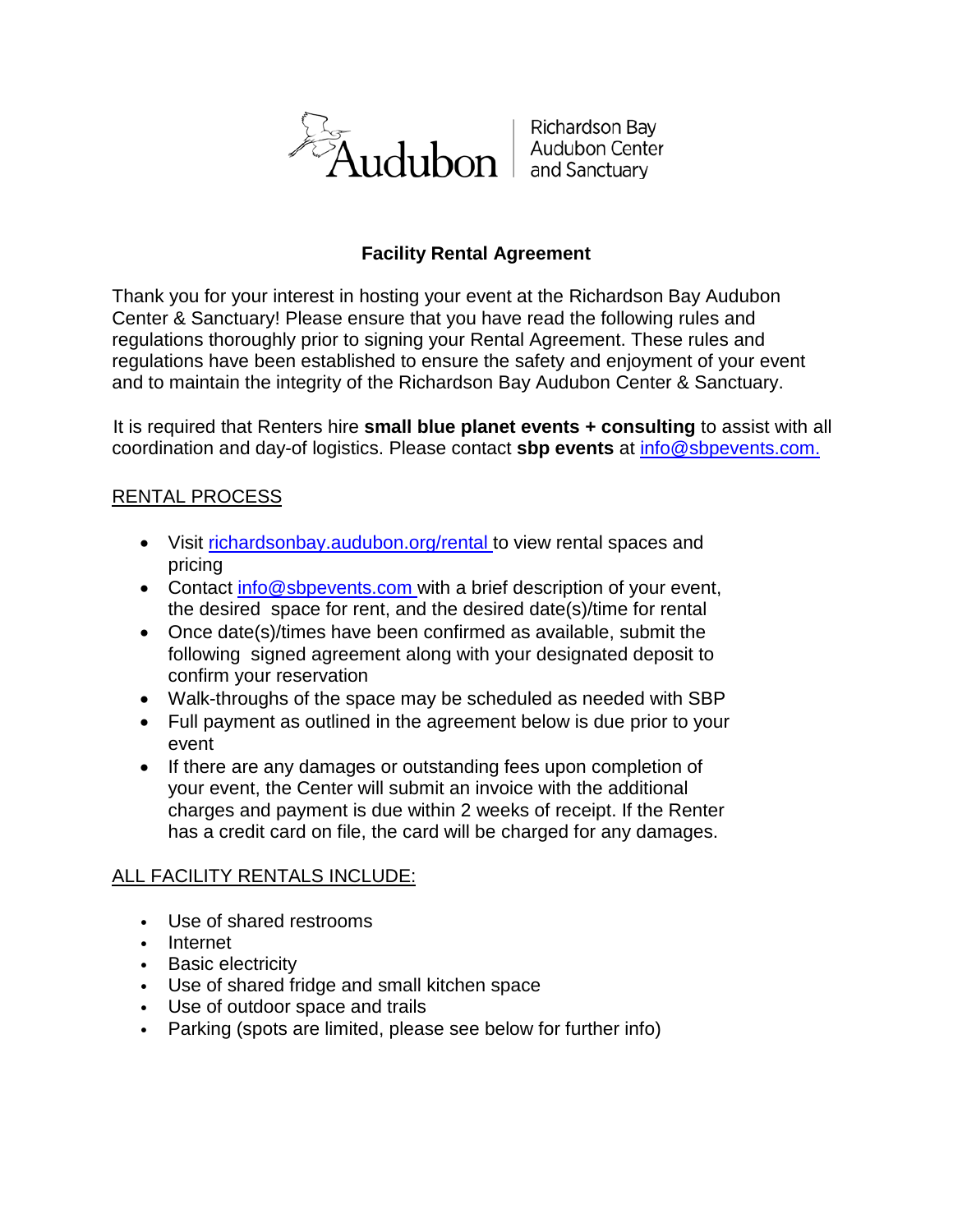# **RENTAL AGREEMENT**

This Agreement is between the person(s) or entity listed below in the Rental Contract, herein after referred to as Renter, You, or Your and National Audubon Society, Inc. and the Richardson Bay Audubon Center & Sanctuary, herein after called Audubon or Audubon Center, The Center, We, Our or Us.

# PAYMENTS AND DEPOSITS

- For all Special Event rentals and/or rentals, **a 50% deposit** is required.
- For extended rentals (3 days or more), the initial deposit will be **25% of the total rental fee**.
- Rental dates and times are considered reserved only once a completed rental agreement and payment of deposit has been received. Once a date is reserved it is no longer available for others to rent, and inquiries regarding that date are told it is not available.
- The balance paid in full will be required prior to the event. Deposits will automatically be counted towards the final rental payment, unless the Renter requests otherwise.
- Failure to provide payments in full for all fees and deposits as described in the Rental Contract below may result in cancellation of your event by Audubon, revocation of the agreement, and forfeiture of all fees and deposits paid.
- No allowances will be made for periods of nonuse.
- We only accept checks. Please make checks out to **Richardson Bay Audubon Center & Sanctuary**.

# RESCHEDULING & CANCELLATION

- **The Renter may cancel or reschedule their rental with no penalty, as long as notice is given at least one month in advance**. For cancellations made a month or more in advance, deposits will be refunded in full. We will do our best to accommodate the Renter's new desired date, but cannot make any guarantees.
- If the Renter would like to cancel or reschedule their event within a month of the event, the deposit will not be refunded. For cancellations made within 72 hours of the event, there will be an additional \$50 charge.
- The Audubon Center reserves the right to cancel all reservations due to dangerous conditions including but not limited to red flag conditions, fire, and flood. The Audubon Center will refund all deposits and payments in this instance. The Renter acknowledges and agrees that the Audubon Center is not liable for any losses sustained by the Renter if the event has to be canceled because of a dangerous condition.

# EARLY SETUP / LATE DEPARTURE

- Events should not exceed the designated times outlined in the Rental Contract below. Hours stated in the Rental Contract include the Renter's set-up and teardown time,
- Deliveries, removal and cleanup. Caterers are not permitted on Audubon grounds until the rental start time, so please schedule accordingly.
- **If the Renter would like to coordinate an early arrival or late departure (outside of normal business hours) they may do so, however there will be an additional charge of \$50 per hour or partial hour**. Maximum allowance is one additional hour for early setup, and one additional hour for late departure.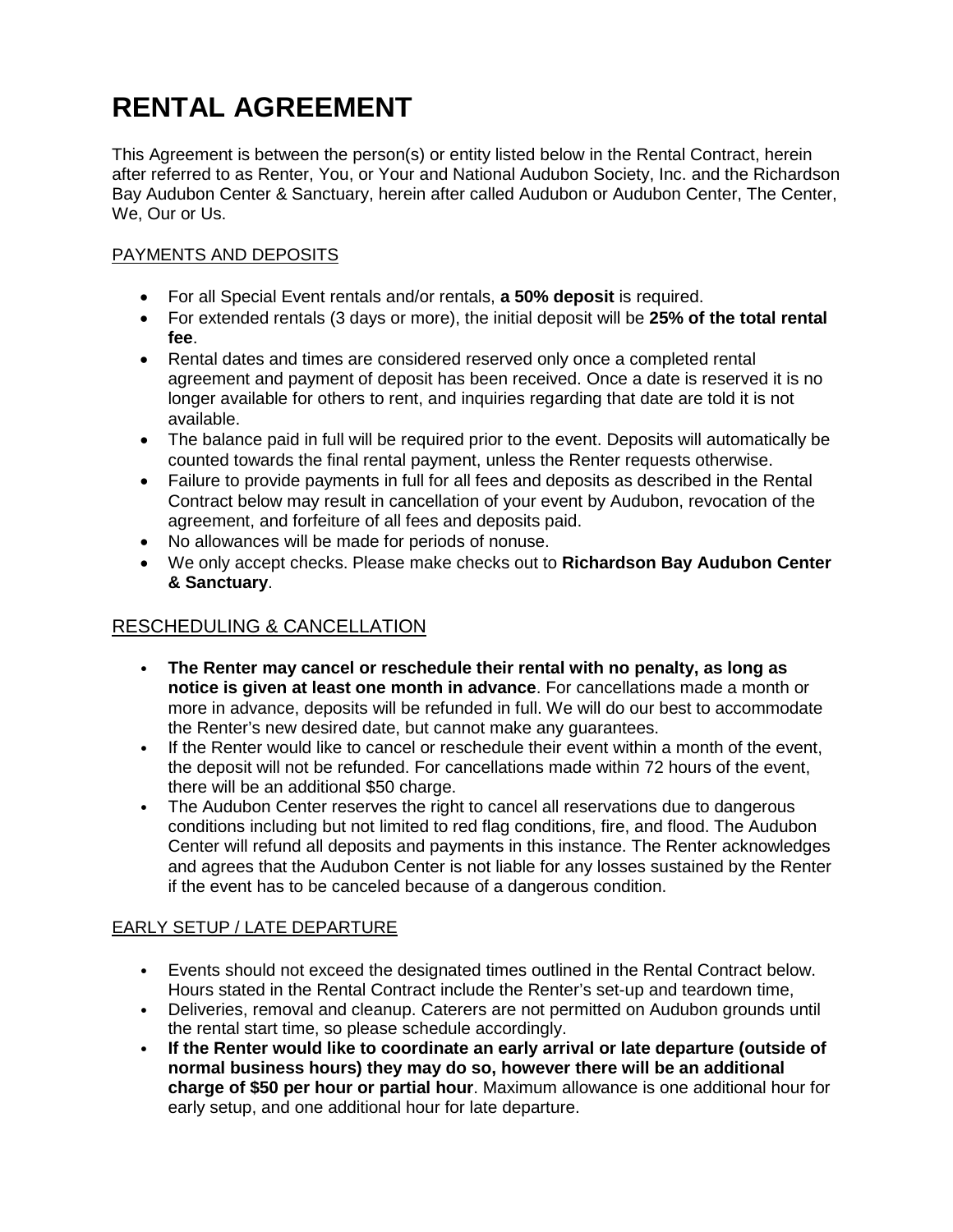- **All evening events must end by 10pm at the latest with music off by 9pm**, after which Renters will have one additional hour max for cleanup. If the facility is not cleared by midnight, there will be a \$150 additional fee for each hour or partial hour. Late departure is not permitted for evening events.
- Any use of the facility (pre or post event), including deliveries, beyond the contracted time, will result in additional charges.

# SETUP, BREAKDOWN, AND CLEAN UP

- **The Renter is responsible for setup and cleanup of the rented space.** Audubon Center staff will not be available to support with setup or cleanup of the space. • **If any deliveries are scheduled prior to the event, the Renter must ensure that SBP Events is onsite to receive them.**
- After the event, the rented space should be returned to its original condition and set-up. All functions should shut down in time to allow for cleaning and removal of trash and decorations within the rental time limit.
- Planted and/or paved areas, landscape drains on the grounds, and floor drains in buildings must NOT be used to dump any liquids or solids, e.g. beverages, dirty water from dishes, scraps from food preparation, set-up or clean up.
- Under no circumstances should food and/or dirty dishes be left out overnight on tables and/or counters.
- All trash and recycling must be taken off site the night of the event.

# EQUIPMENT STORAGE

If you need to store equipment or materials overnight you may do so, however Audubon is not liable for any of the Renter's belongings left onsite.

We recommend taking all personal items with you at the end of the event. Any items that need to be left may be arranged with SBP Events.

# TABLES AND CHAIRS

The Center has limited equipment (pending availability) included in the rental fee, including 50 chairs and 6 6ft rectangular tables. If requested, tables and chairs will be placed in the designated area for your event. We do not provide tablecloths or coverings. **Tables and chairs must not be moved from indoors to outdoors unless approved by Center staff**. This is only permitted when renting the entire Center for a Wedding or Private Event.

# PARKING

The Richardson Bay Audubon Center & Sanctuary has approximately 20 parking spots. **Parking in the lot is available on a first-come, first-serve basis.** We cannot reserve parking unless the space is being rented for a Wedding or Private Event. If the lot is full, guests can park along Greenwood Beach Road and walk up to the Center. **Parking along the driveway is not Permitted under any circumstances**.

Loading and unloading in front of the Center is permitted, however **anyone doing so must move promptly**. Loading/unloading should not exceed 15 minutes.

# DECORATIONS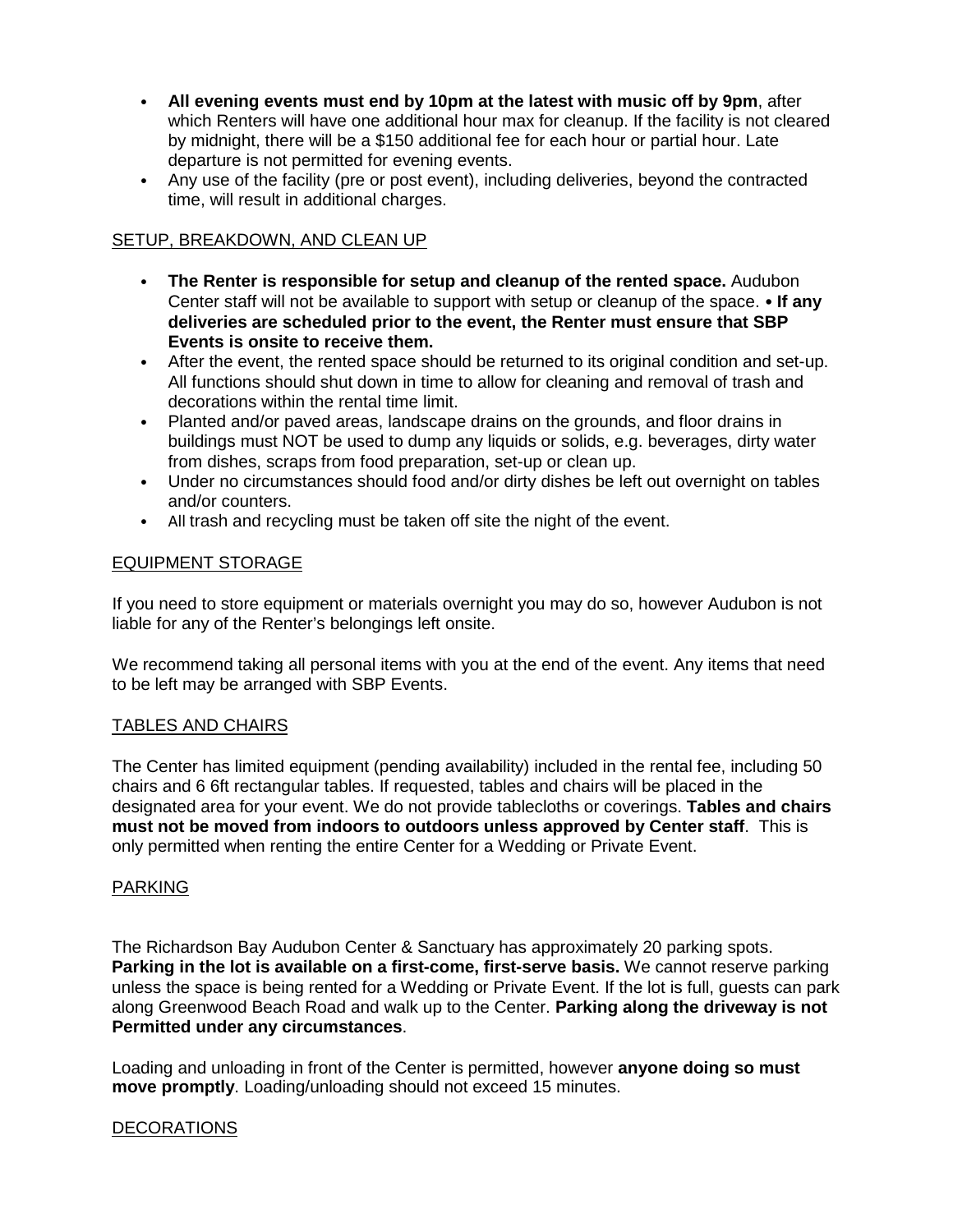The facility will be available and ready for setup and decorating at the designated start time on the Rental Agreement on the day of the event. The Renter may bring their own decorations, however they must be respectful of the park and freestanding decorations are encouraged. No decorations may be affixed into, nor onto, the buildings, the structures, trees or other vegetation. This includes the use of double-sided tape, staples, nails or tacks.

For Weddings and Private Events, additional activities such as corn hole, face painting, photo booths, etc. are permitted.

Drones are not permitted.

Due to the nature of the site, **we ask that no candles or open flames be used onsite**, although flameless candles and other lighting may be used.

In an effort to preserve the natural environment of the Center and to protect birds and wildlife, **balloons, piñatas, confetti, rice, glitter, silly string**, **and/or similar materials are not allowed under any circumstances.**

Under no circumstances may any decorations be placed in Richardson Bay waters.

## **If you are unsure whether a specific decoration or activity is permissible, please reach out to Small Blue Planet staff.**

# CATERING, FOOD PREP, AND FOOD STORAGE

- Kitchen usage is limited to storage and preparation as **there are limited resources in the kitchen or on the premises for cooking**. All food must be prepared off site and delivered. There is fridge space available.
- **Any caterer serving food onsite must carry General Liability Insurance, and the Renter is responsible for acquiring a copy of this insurance and sending it to Center staff.** Chaffing dishes are allowed - canned fuel for chafing dishes is permissible for use by caterer only. Open flames, charcoal and/or gas grills are not permitted on Audubon Center grounds.
- Liability insurance is not required for food that will be picked up or dropped off, however the **Center is not responsible for any illness, disagreements, or any outstanding circumstances that may occur because of food provided by outside vendors.**

# OUTSIDE VENDORS

- Outside vendors (party rentals, DJs, lighting, photographers, entertainers, etc.) are permitted only upon approval by Small Blue Planet staff. The Renter is responsible for acquiring liability insurance from any outside vendors.
- **The Renter is responsible to ensure any outside vendors follow the Terms and Conditions laid out in this contract**.
- Deliveries and pick-ups must be made during the reservation period, unless an alternative delivery date/time has been coordinated with Small Blue Planet Events.

# THINK GREEN

The Center encourages all Renters to help minimize consumption of natural resources and minimize waste consumption by reducing, reusing and recycling. Therefore, we emphasize and prefer the use of reusable materials such as washable dishes and flatware, cloth napkins,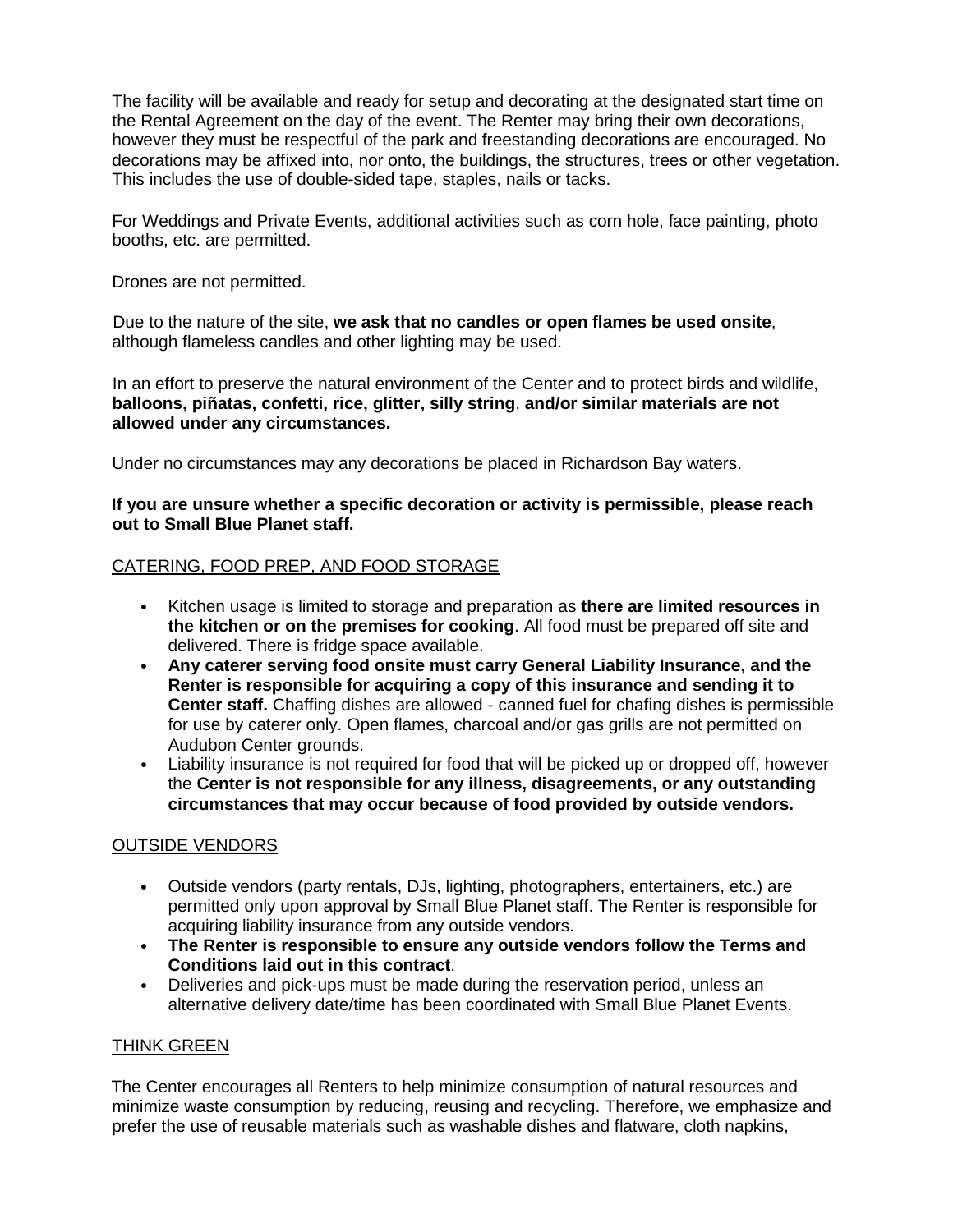tablecloths and pitchers or dispensers of water instead of bottled water. Please limit your use of Styrofoam and/or single-use plastics as much as you can.

All trash and recycling must be taken off site.

## INCLEMENT WEATHER

## **In the event of inclement weather, Audubon is not responsible for relocating the event, supplying heat lamps or a rain shelter, or providing alternative facilities.**

If you wish to cancel your event due to inclement weather, you may do so 10 days or more in advance and your deposit and payment will be refunded in full. If you wish to cancel or reschedule your event within 10 days of your event, the cancellation fees outlined above will be applicable. If you wish to reschedule, we will do our best to work with you to find an alternative date but we cannot guarantee that rescheduling will be possible.

## MUSIC

For Weddings and Private Events, DJs and/or live music is permitted, however **all amplified sound must cease promptly by 9pm**.

## ALCOHOL AND LIQUOR LIABILITY

Beer, wine, and hard alcohol may be served at Weddings and Private events, however the Renter is required to acquire and provide the necessary Liquor License. If alcohol is served at the Event, the Renter or the Renter's Caterer must have Liquor Liability insurance to protect against alcohol-related claims. The Certificate of Insurance must specifically note this coverage. The Renter and any vendors must comply with all relevant state or local liquor laws.

#### SMOKING

The Richardson Bay Audubon Center & Sanctuary is a tobacco and smoke-free environment. All forms of tobacco use are strictly prohibited, including but not limited to cigarettes, cigars, e cigarettes, vaporizers, etc. Renter will be fined for any damage and/or cleanup resulting from any tobacco use occurring during Renter's event. If an individual would like to smoke, they may do so off Center property along Greenwood Beach Road.

#### COORDINATION AND STAFFING

#### **Small Blue Planet is the exclusive coordinator**

#### **SUPERVISION**

An adult must supervise children in attendance at all times. Under no circumstances should children play in the preschool yard.

# **TECHNOLOGY**

The Richardson Bay Audubon Center & Sanctuary has limited audio equipment available, including a projector that may be borrowed upon request (pending availability). However, Renters are encouraged to bring their own in order to ensure compatibility. Renters are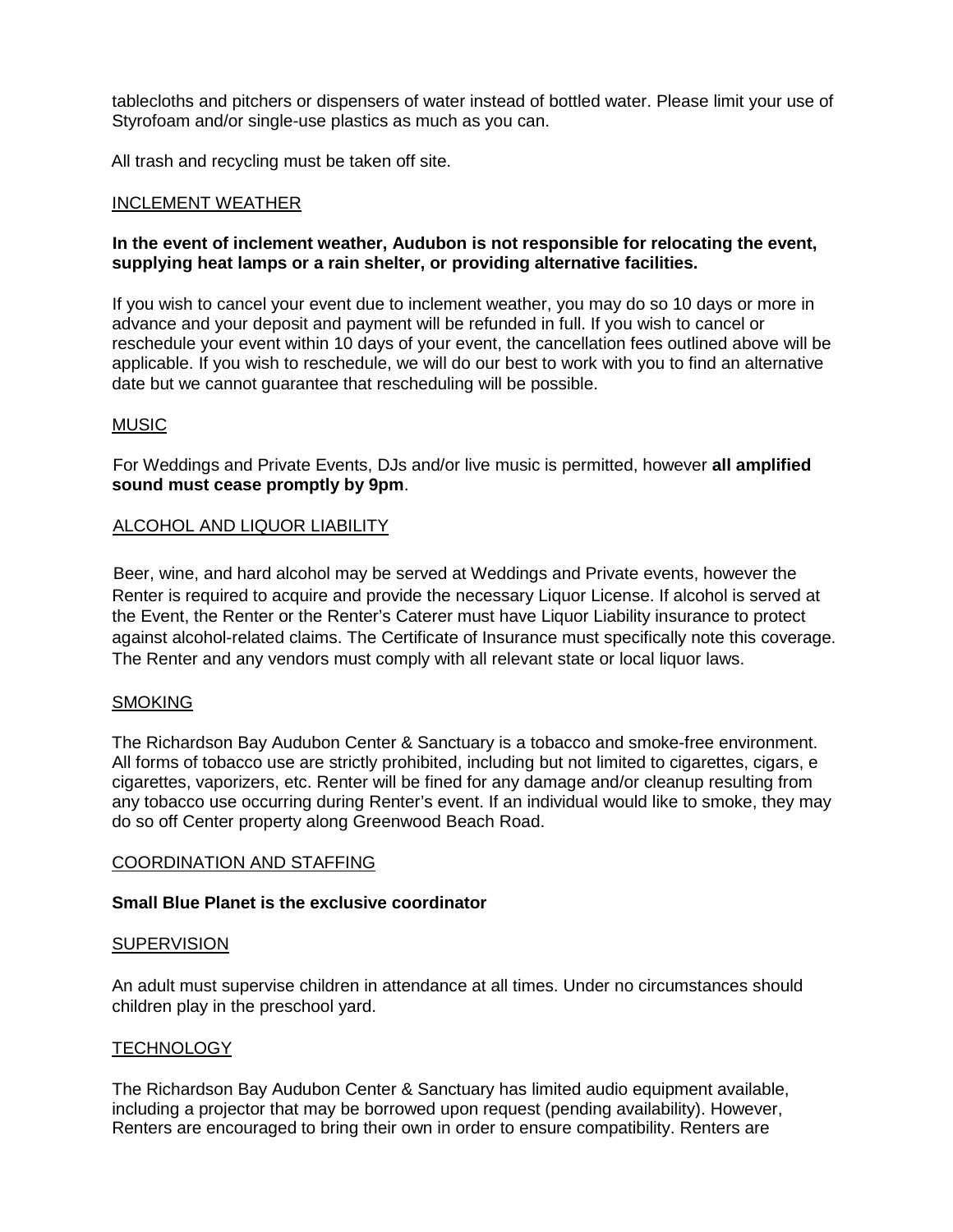responsible for any cables, port extensions, USB drives, or any other technology that they bring.

## **ACCESSIBILITY**

The Center has one ADA parking space onsite as well as one ADA restroom. Please be mindful that natural erosion takes place and we cannot guarantee uniformity in the surface of the paths and trails. The trails are unfortunately not wheelchair-friendly.

# **PETS**

**No dogs or animals of any kind are allowed in the facility or on the grounds**, except for service animals.

#### LOST AND FOUND

Any items remaining with, in or on any of the rented area(s) past the Rental period will be deemed surrendered and abandoned at our discretion, unless prior arrangements have been made. We are not responsible for them. We will keep any lost or left behind items for a minimum of one month, after which they will be disposed of and/or donated.

#### OTHER

Audubon reserves the right to remove any person or group of people acting unruly and contrary to rental regulations to leave the premises. Hostility, profanity or improper behavior toward staff or the space will result in the event being canceled and/or immediate eviction. This includes but not limited to renter, event guest and/or hired personnel. The Center reserves the right to take photographs or video of events for its own records or for publicity purposes. No Center property may be taken outside of the facility.

#### COVID-19 RELATED PRECAUTIONS AND PROTOCOL

Parties acknowledge that due to the uncertainty of the Covid-19 pandemic, it is impossible to know how future event rentals may be impacted. Each party will hold each other harmless due to impacts of the Covid-19 situation, including the possible cancellation of your event. If the Renter is impacted by a Covid-19 center closure, the Renter will be allowed one rescheduled date or cancellation with no penalty.

The Audubon Center will follow all relevant Covid-19 related protocol, including maximum indoor and outdoor capacity restrictions, as established by local and/or state guidelines. These restrictions are subject to change. Facemasks and social distancing should follow current county guidelines.

The Audubon Center has increased the frequency of building cleaning. All communal surfaces will be disinfected prior to the Rental. Cleaning costs are included in the total cost of Rental.

#### DAMAGE POLICY

By signing this agreement and renting from the Richardson Bay Audubon Center & Sanctuary, Renter agrees to assume financial responsibility for any and all damage to the building, grounds, and any property owned by the Audubon Center during Renter's event. Audubon Center staff will determine the amount of said damages. If damages, loss of property, or if excessive cleaning is necessary the credit card on file will be charged. If no credit card is on file, the Renter will be invoiced for the cost of the damages.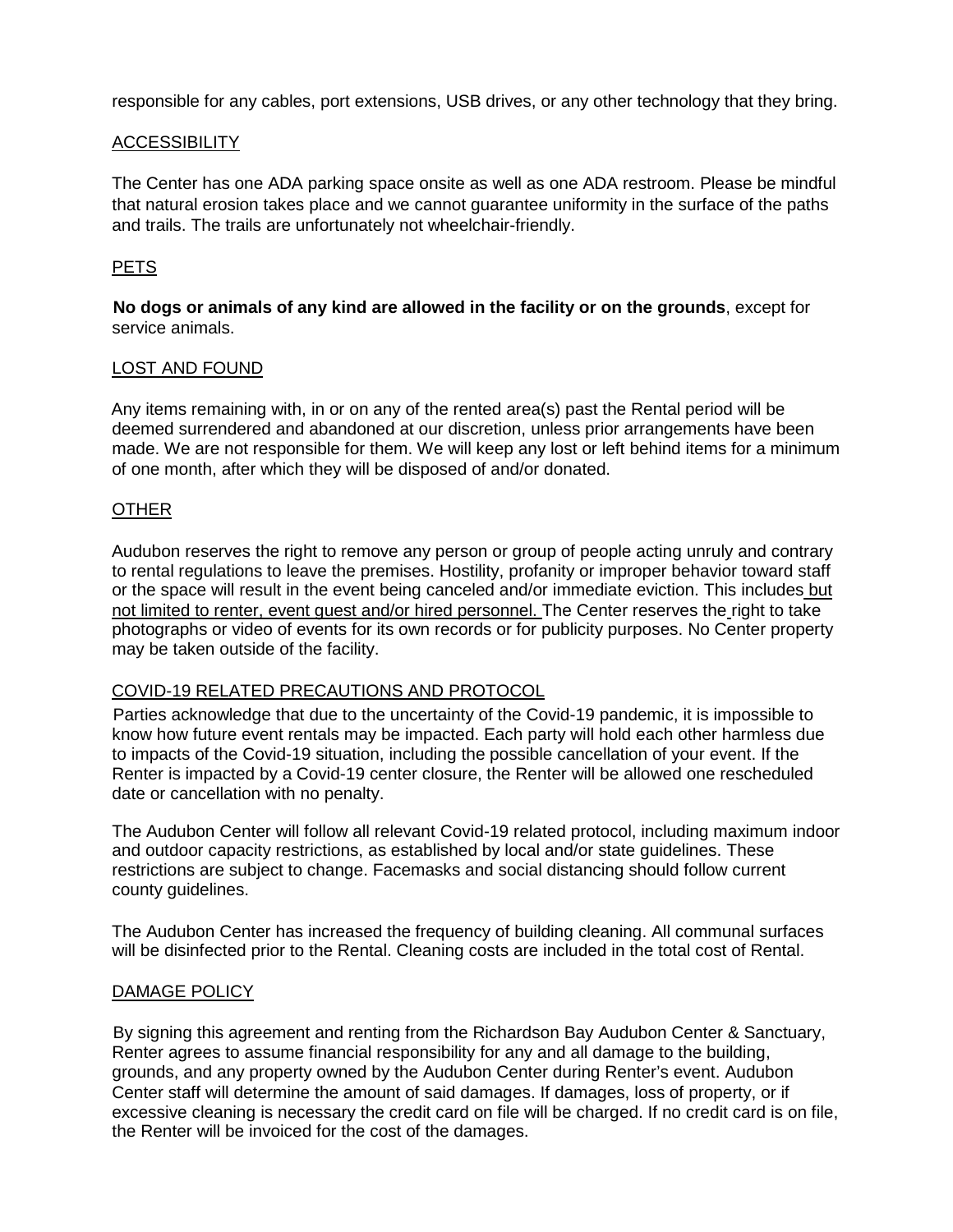# INDEMNIFICATION

The Renter hereby knowingly waives, releases, and agrees to indemnify, defend, and hold harmless Audubon, its employees, officers, directors, members, volunteers, and agents from and against any and all claims, demands, causes of action, damages, judgments, losses, liabilities, costs and expenses (including reasonable attorney's fees incurred by Audubon in defense of a third party action or to enforce the provisions of this paragraph against the Renter) arising or resulting, whether directly or indirectly, from any action or failure to act by the Renter, the Renter's guests or invitees; from the Renter's failure to fulfill the Renter's obligations under this Agreement; or from damage to or loss of property, or bodily injury (including death) of the Renter or any of the Renter's guests or invitees, except any damage, loss, or bodily injury caused by Audubon's gross negligence or willful misconduct.

# **INSURANCE**

Companies, corporations, schools, 501(c)3 nonprofits, and any groups charging admission for an event, in addition to the Renter's caterer (if applicable) and all service providers (e.g., photographers, decorators, entertainers) are required to carry General Liability Insurance. The insurance must be sufficient to protect Audubon, its employees, shareholders, agents, and assigns against losses related to bodily injury, property damage and other losses arising from the Renter's use and occupancy of Audubon Center and related grounds (e.g., parking lots, sidewalks, restrooms, nature trails, and ponds). Community groups without insurance coverage will be covered under Audubon Center Liability Insurance.

| <b>Rental / Event Type</b>                                                                                                                    | Capacity    | <b>Deposit</b> | <b>Total cost</b>                                                                       | <b>Nonprofit Rate</b> |
|-----------------------------------------------------------------------------------------------------------------------------------------------|-------------|----------------|-----------------------------------------------------------------------------------------|-----------------------|
| Daytime Rental of Entire<br>Center (8 hour timeframe<br>during normal hours of<br>operation)                                                  | 150         | \$1750         | \$3500<br>(\$312.50/hr)<br>÷<br>Planning + site<br>management fee<br><b>TBD</b>         | \$2000                |
| <b>Wedding Ceremony &amp;</b><br><b>Reception / Private</b><br>Special Event (8 hour<br>timeframe outside of<br>normal hours of<br>operation) | $150 - 200$ | \$3000         | \$6,000 facility fee<br>$\div$<br>\$6,000-\$10,000<br>Planning + site<br>management fee | N/A                   |
| Wedding Ceremony / Half<br>Day Private Event (4 hour<br>timeframe)                                                                            | 150         | \$1,750        | \$3,500<br>$\pm$<br>\$6,000-\$10,000<br>Planning + site<br>management fee               | N/A                   |

# **PRICING & FEES**